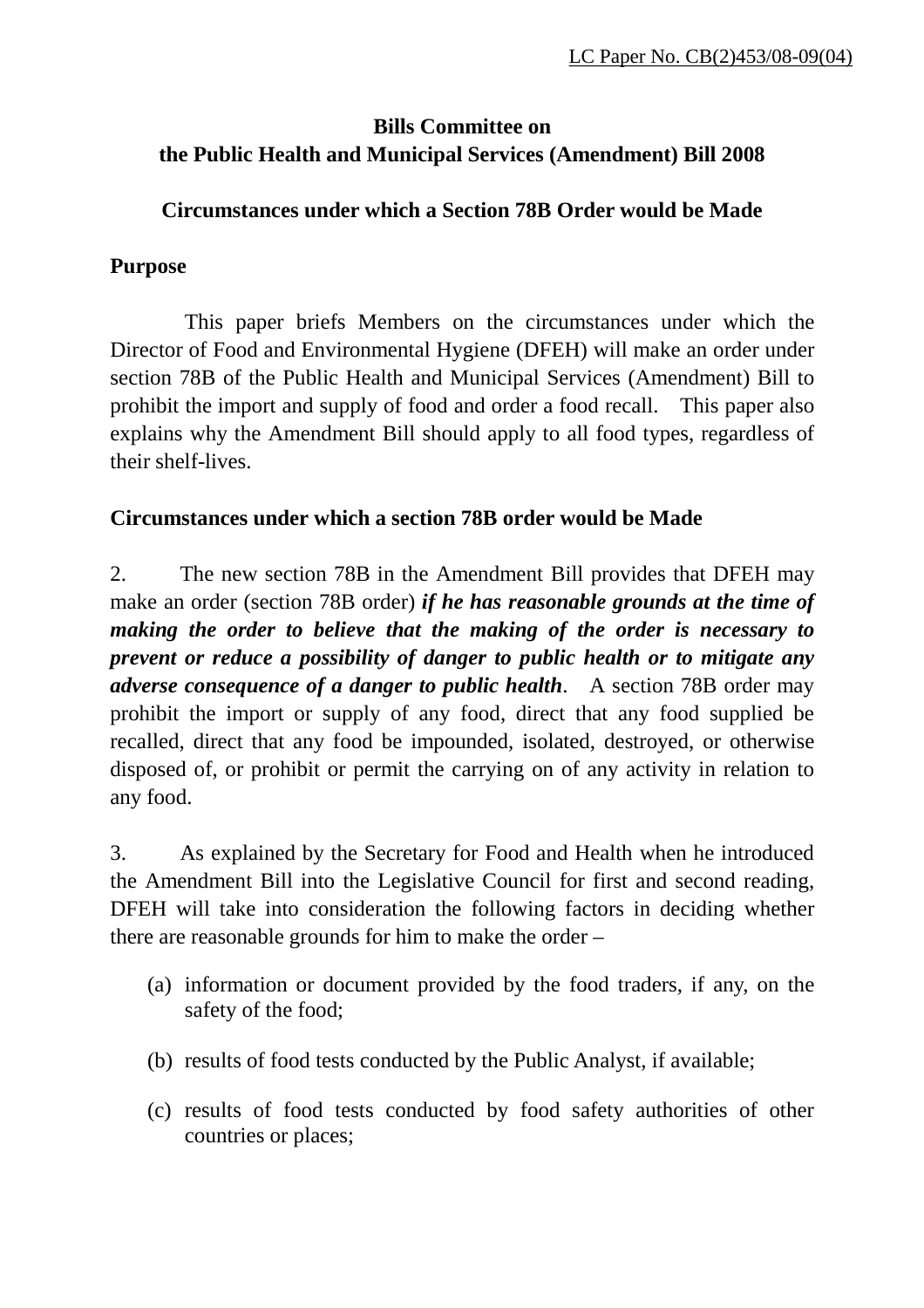- (d) food alerts issued by food safety authorities of other countries or places;
- (e) time required for conducting the food test;
- (f) the exposure of the general public and/or particular vulnerable groups to the food;
- (g) consumption pattern relating to the food;
- (h) statutory standard of the concerned substances in the food, if any;
- (i) availability of information on the contamination of a particular batch or consignment of the food;
- (j) availability of information on the contamination of a particular food factory or the whole region; and
- (k) any other relevant considerations.

# **General Sampling Powers**

4. DFEH is empowered under section 62 of the Public Health and Municipal Services Ordinance (Cap 132) to take samples of food for testing such as chemical analysis and bacteriological examination. Section 63 further provides for the detailed rules on taking samples for certain types of analysis, e.g. that the samples should be divided into three parts, with each part labelled, marked and sealed in the presence of a responsible person or owner/distributor, that the responsible person/owner/distributor should be informed of the purpose of analysis and allowed to select any one of the three parts for his custody and testing. Such rules are to ensure a fair and representative sample and to avoid any risk of contamination.

5. While testing for enforcement purpose is conducted by the Government, food tests conducted by private laboratories are recognized, provided that the laboratories have used valid methods to produce accurate testing results. Performance characteristics of the methods such as trueness, precision, sensitivity, matrix interference should be validated against internationally recognized guidelines. Moreover, third party assessment such as HOKLAS accreditation on the technical competence and quality management of the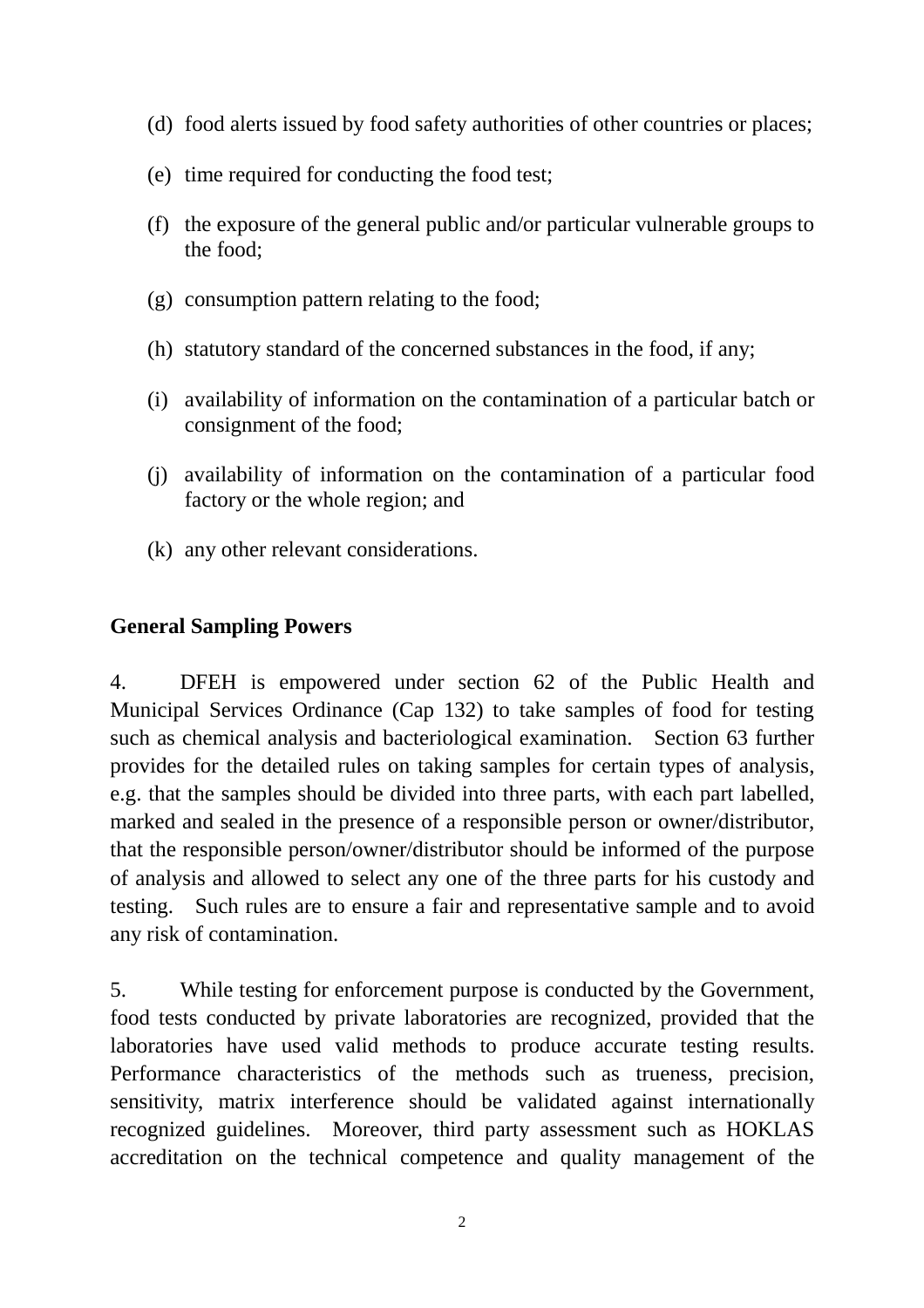laboratories is desirable. In this regard, Members may like to note that the Government has outsourced some testing under the regular food surveillance programme to private laboratories in order to free up resources in the Government Laboratory for the development of new and advanced testing methods for new food standards and to cater for the more extensive and complicated testing demands arising from the Administration's stepped-up food control regime.

# **Code of Practice**

6. In order to provide practical guidance in respect of the provisions in the Amendment Bill, in particular the making of section 78B orders, we propose to include a new section in the Amendment Bill to empower DFEH to issue a set of code of practice on the matter. A failure on the part of any person to observe any provision of a code of practice does not of itself render the person liable to any civil or criminal proceedings. However, if in any legal proceedings the court is satisfied that a provision of a code of practice is relevant to determining a matter that is in issue in the proceedings, the code of practice is admissible in evidence in the proceedings and proof that the person contravened, or did not contravene, a relevant provision of the code of practice may be relied on by any party to the proceedings as tending to establish or negate that matter. We will introduce Committee Stage Amendments (CSAs) to that effect.

7. As explained in paragraph 3 above, DFEH will take into consideration a host of factors in deciding whether there are reasonable grounds for him to make a section 78B order. The considerations would be clearly set out in the relevant code of practice. Following trade consultation, we will submit the draft code of practice to the Bills Committee for comments in around January 2009.

# **Provisions in Similar Overseas Legislation**

8. In formulating our policy, we have made reference to some overseas legislation, including Australia (New South Wales and Victoria), New Zealand, UK and Canada. We note that in the legislation of all these overseas jurisdictions, there is only a general empowering provision for the relevant authorities to make a similar order to prohibit the import or supply of food and/or order a food recall (see Table A below). The laws do not provide for the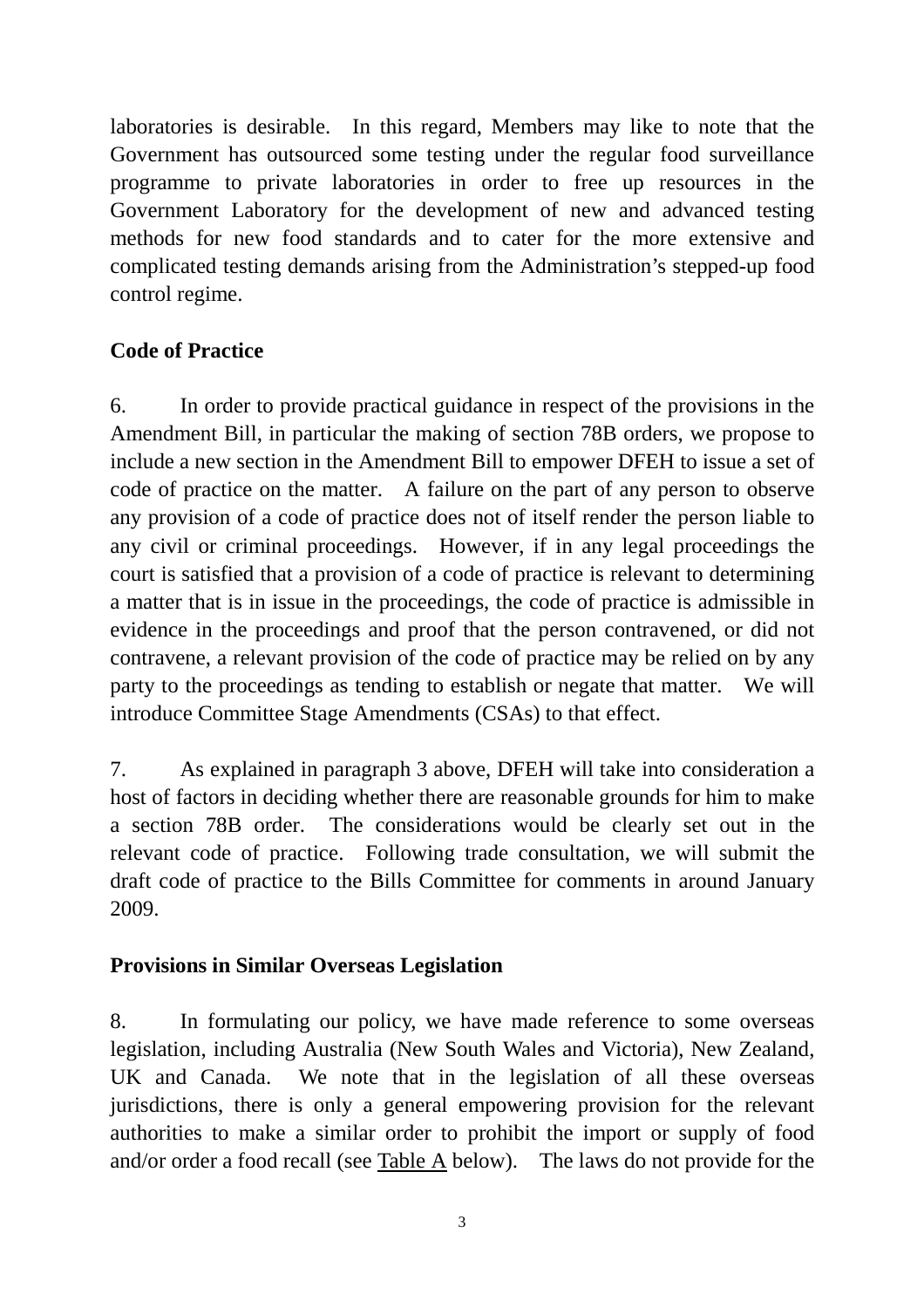different circumstances under which an order is to be made or not made. After all, the provisions are to deal with unforeseen food incidents to protect public health. We consider the proposed formulation of the new section 78B in the Amendment Bill, which is very similar to the Australian model, is appropriate.

Table A

| Australia<br>(New South Wales)<br><b>New South Wales Food Act 2003</b> | An order may be made by the Food<br>Authority if the Food Authority has<br>reasonable grounds to believe that the<br>making of the order is necessary to prevent<br>or reduce the possibility of a serious danger<br>to public health or to mitigate the adverse<br>consequences of a serious danger to public<br>health.                                                                                                                          |
|------------------------------------------------------------------------|----------------------------------------------------------------------------------------------------------------------------------------------------------------------------------------------------------------------------------------------------------------------------------------------------------------------------------------------------------------------------------------------------------------------------------------------------|
| Australia<br>(Victoria)<br>Victoria Food Act 1984                      | If the Secretary has reasonable grounds to<br><b>believe</b> that the making of the order is<br>necessary to prevent or<br>reduce<br>the<br>possibility of a serious danger to public<br>health<br>mitigate<br>the<br><sub>or</sub><br>adverse<br>to<br>consequences of a serious danger to public<br>health.                                                                                                                                      |
| New Zealand<br>Food Act 1981                                           | The Minister may, for the purpose of<br>protecting the public, issue to<br>any<br>importer, manufacturer, or seller of food, an<br>order directing the recall of any food or<br>appliance, or requiring the destruction or<br>denaturing of any food that is unsound or<br>unfit for human consumption or is damaged<br>or deteriorated or perished or that is<br>with<br>contaminated<br>poisonous,<br>any<br>deleterious, or injurious substance |
| UK<br>Food Safety Act 1990                                             | If it appears to the Minister that the carrying<br>out of commercial operations with respect to<br>food, food sources or contact materials of                                                                                                                                                                                                                                                                                                      |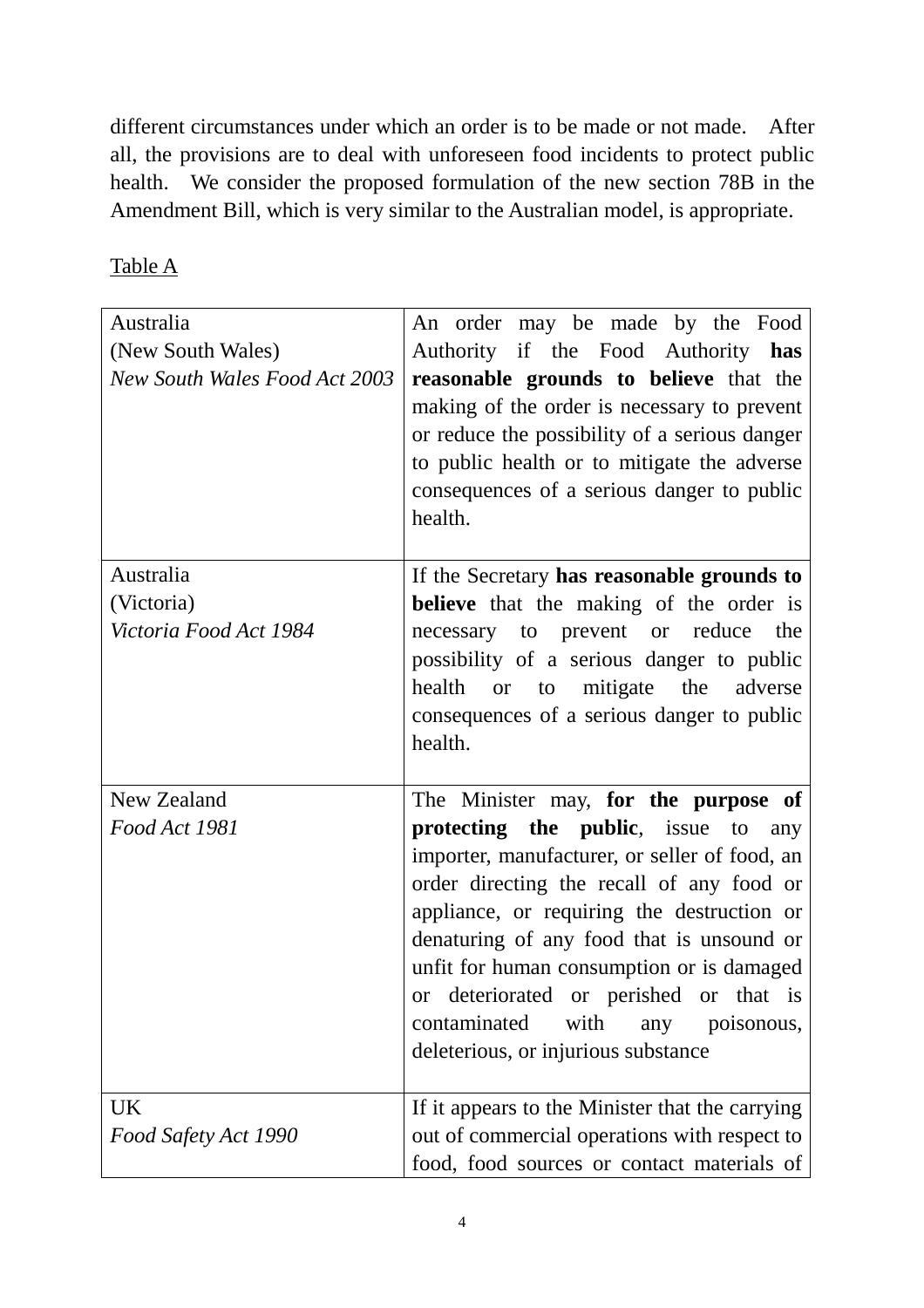|                                | any class or description involves or may<br>involve imminent risk of injury to health,<br>he may, by an order, prohibit the carrying<br>out of such operations with respect to food,<br>food sources or contact materials of that<br>class or description. |
|--------------------------------|------------------------------------------------------------------------------------------------------------------------------------------------------------------------------------------------------------------------------------------------------------|
| Canada                         | Where the Minister believes on reasonable                                                                                                                                                                                                                  |
| Canadian<br>Food<br>Inspection | grounds that a product poses a risk to                                                                                                                                                                                                                     |
| Agency Act                     | public, animal or plant health, the Minister<br>may, by notice served on any person selling,<br>marketing or distributing the product, order<br>that the product be recalled or sent to a place<br>designated by the Minister.                             |
| Food and Drug Act              | The Minister may make an interim order if                                                                                                                                                                                                                  |
|                                | the Minister believes that immediate action                                                                                                                                                                                                                |
|                                | is required to deal with a significant risk,<br>direct or indirect, to health, safety, or the<br>environment.                                                                                                                                              |

#### **Arrangement for food with short shelf-lives**

9. During discussion at the Bills Committee meeting on 18 November 2008, concern was raised on whether there should be different treatment for fresh food and processed food. As noted from all the above overseas legislation, the power to make orders is generally applicable to all food types, regardless of whether they are fresh food or processed food. In fact, there is no clear definition for the term "fresh food" as some food which are commonly known as "fresh food" also have a relatively long shelf-life, e.g. eggs and fruits while "processed food" may also have short shelf-life, e.g. bread and cakes. While it may be argued that the Chinese community consumes a lot of fresh food items, the shelf-lives of many Western food could also be very short. When DFEH considers there is health risk associated with any food, and has reasonable grounds to believe that the making of the order to prohibit the supply of the food is necessary to protect public health, as a responsible food authority, he will have to take timely and appropriate action to make such an order for a